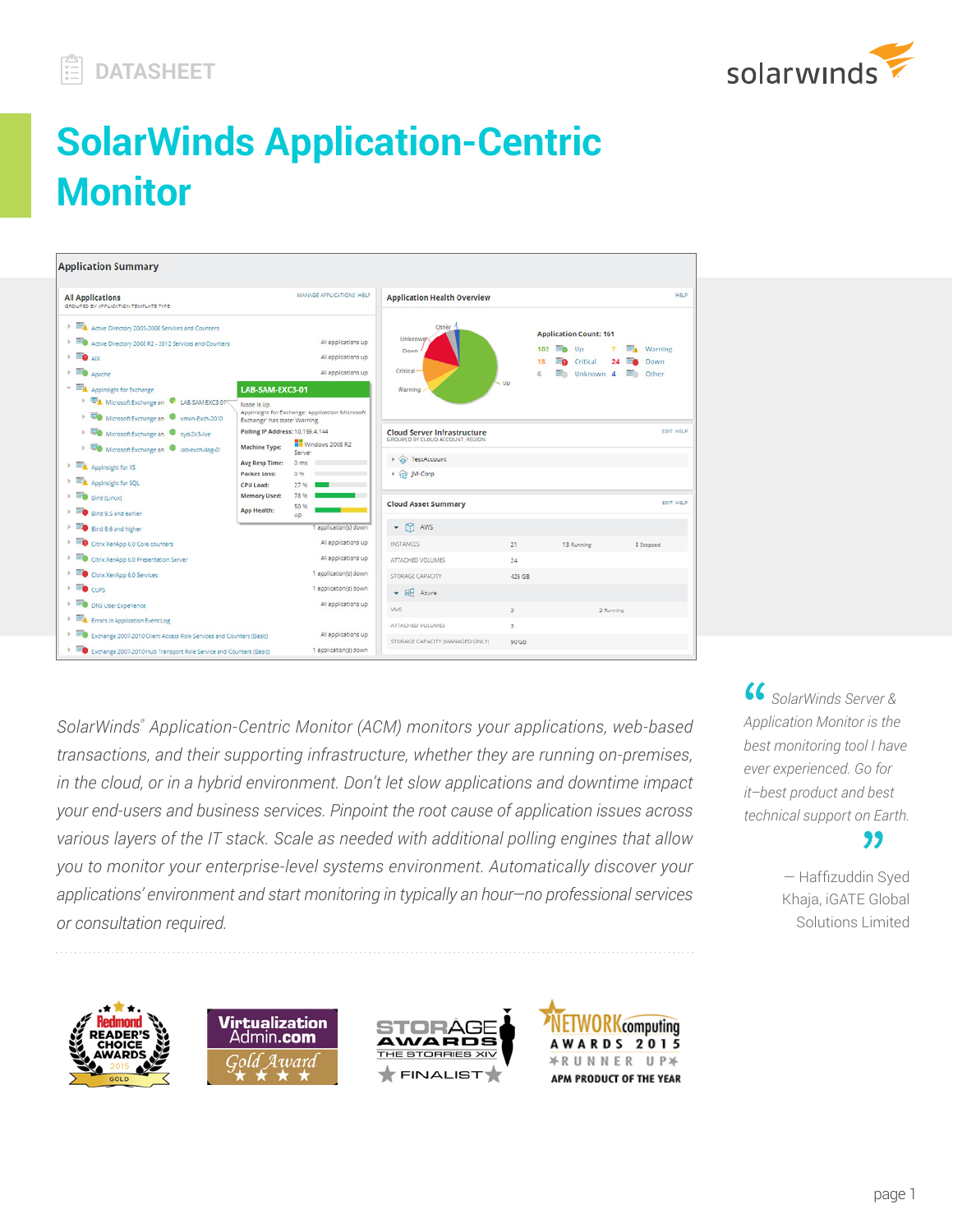# APPLICATION-CENTRIC MONITOR AT A GLANCE

- » Monitor your entire on-premises, cloud, or hybrid application environment from one tool
- » Monitoring templates for 1,200+ enterprise applications and systems
- » Accelerate problem identification and resolution with cross-stack IT data correlation
- » Isolate root cause of issues by visualizing application relationship with underlying infrastructure layers
- » Perform synthetic transaction monitoring for internal and external web application performance troubleshooting
- » Monitor applications in the cloud via an agent, agentlessly, or the cloud provider's APIs
- » Monitor server hardware and cloud instance health, perform capacity forecasting, and manage asset inventory
- » Record and proactivity troubleshoot end-user experience for web based applications
- » Record and replay complex, multi-step web transactions without scripting
- » With ACM built on the Orion® Platform, you can scale to monitor hundreds of thousands of application and servers, and poll across multiple and locations with scalability engines to improve performance

## FEATURES

## Application Availability and Performance Monitoring

SolarWinds Server & Application Monitor (SAM) supports monitoring over 200 enterprise applications right out of the box, including Windows®, Linux®, Java®, Active Directory®, SharePoint®, Citrix® , and more. You can easily extend monitoring to any custom or home-grown applications, and leverage your existing scripts to build new monitors.

#### [See supported applications »](https://www.solarwinds.com/server-application-monitor/supported-vendors)

#### Application Dependency Mapping

The built-in AppStack™ dashboard gives you a contextual view of how applications are linked to other components within the IT infrastructure, including servers, virtual machines, and storage systems. Easily visualize application dependencies across various layers of the IT stack to help discover the root cause of application issues.

#### [Learn More »](https://thwack.solarwinds.com/community/solarwinds-community/geek-speak_tht/blog/2016/02/09/simplify-performance-monitoring-troubleshooting-across-the-it-stack)

 *The AppInsight templates are very useful. As a system administrator, we don't always know what type of metrics we should be monitoring, and SolarWinds AppInsight templates take the guesswork out of monitoring things like SQL and IIS.*

> — Chris Guerrero, Technician III, King Jesus Ministries

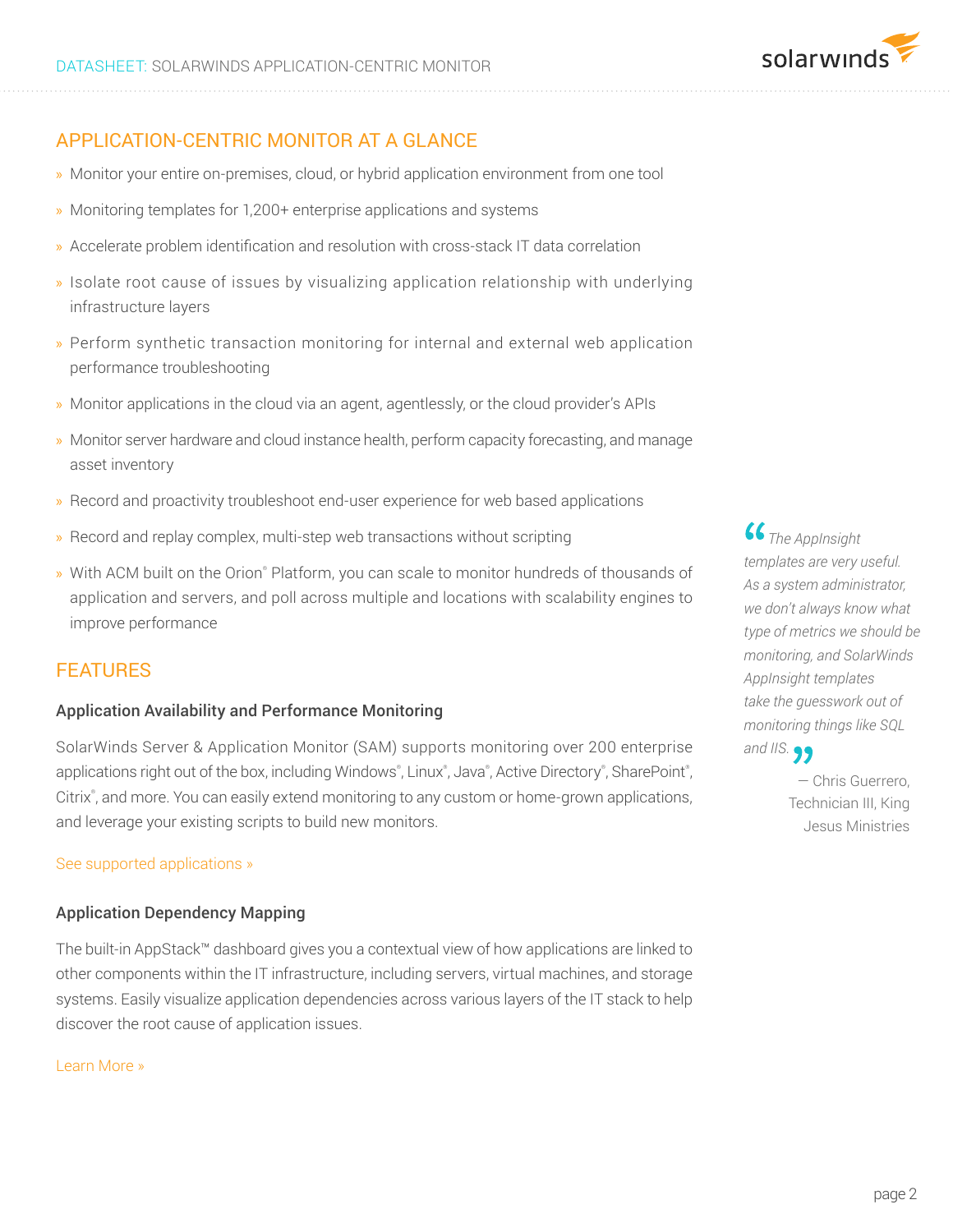## Accelerate Problem Identification and Resolution with Cross-Stack IT Data Correlation

Whether you are looking at network interface utilization, application performance counters, VM host memory utilization, or storage IOPS, the PerfStack™ dashboard lets you compare these data types side by side. Simply drag and drop the metrics of interest to the chart, and the PerfStack dashboard will overlay them for easy correlation and performance analysis.

#### [See PerfStack topics page »](https://www.solarwinds.com/perfstack)

#### Monitor Cloud Applications

SolarWinds SAM is an agentless software that you can use to monitor applications, servers, and your virtual infrastructure on-premises. The optional agent deployment extends monitoring to the cloud, such as Amazon EC2®, Microsoft® Azure®, and Rackspace®. The agent also helps monitor servers in remote locations (DMZ, behind NAT/firewall, over WAN, satellite connection, etc.), where agentless polling would be difficult.

#### Deep Monitoring of Microsoft Exchange, IIS and SQL Server

The built-in AppInsight™ monitoring templates deliver deep visibility to help you identify complex performance issues in Microsoft Exchange™, IIS™, and SQL Server®.

- » [Exchange:](https://www.solarwinds.com/topics/exchange-server-monitor) View mailbox database status and storage, identify replication issues, and monitor user mailbox activity
- » [IIS:](https://www.solarwinds.com/topics/microsoft-iis-monitor) Monitor availability of websites and application pools, report SSL certificate expiration, and perform remote actions to start/stop application pools
- » [SQL Server:](https://www.solarwinds.com/topics/sql-server-monitor) Monitor connections, sessions, database transactions, disk I/O, storage, latches, locks, SQL agent job status, expensive queries by CPU time, and more

#### Server Performance Monitoring

Help ensure peak server performance by monitoring key performance metrics of your multivendor server infrastructure, including HP®, Dell®, IBM®, and more.

- » Monitor availability, response time, and hardware health of multi-vendor physical and virtual servers
- » Track CPU, memory, and disk usage, and forecast when capacity will run out
- » Remotely remediate server issues, including terminating runaway processes, starting/stopping services, rebooting servers, etc.

#### Server Volume Monitoring and Capacity Planning

Monitor server storage volumes, disk usage, and capacity metrics out of the box. Integration with SolarWinds Storage Resource Monitor (SRM) provides deeper insight to troubleshoot storage issues in SAN and NAS environments.

 *We are able to monitor almost anything in our physical data centers. Being able to provide metrics and historical data for our customers is also very useful.*

> — Jack Vaughan Jr., Systems Engineer, Connectria Hosting

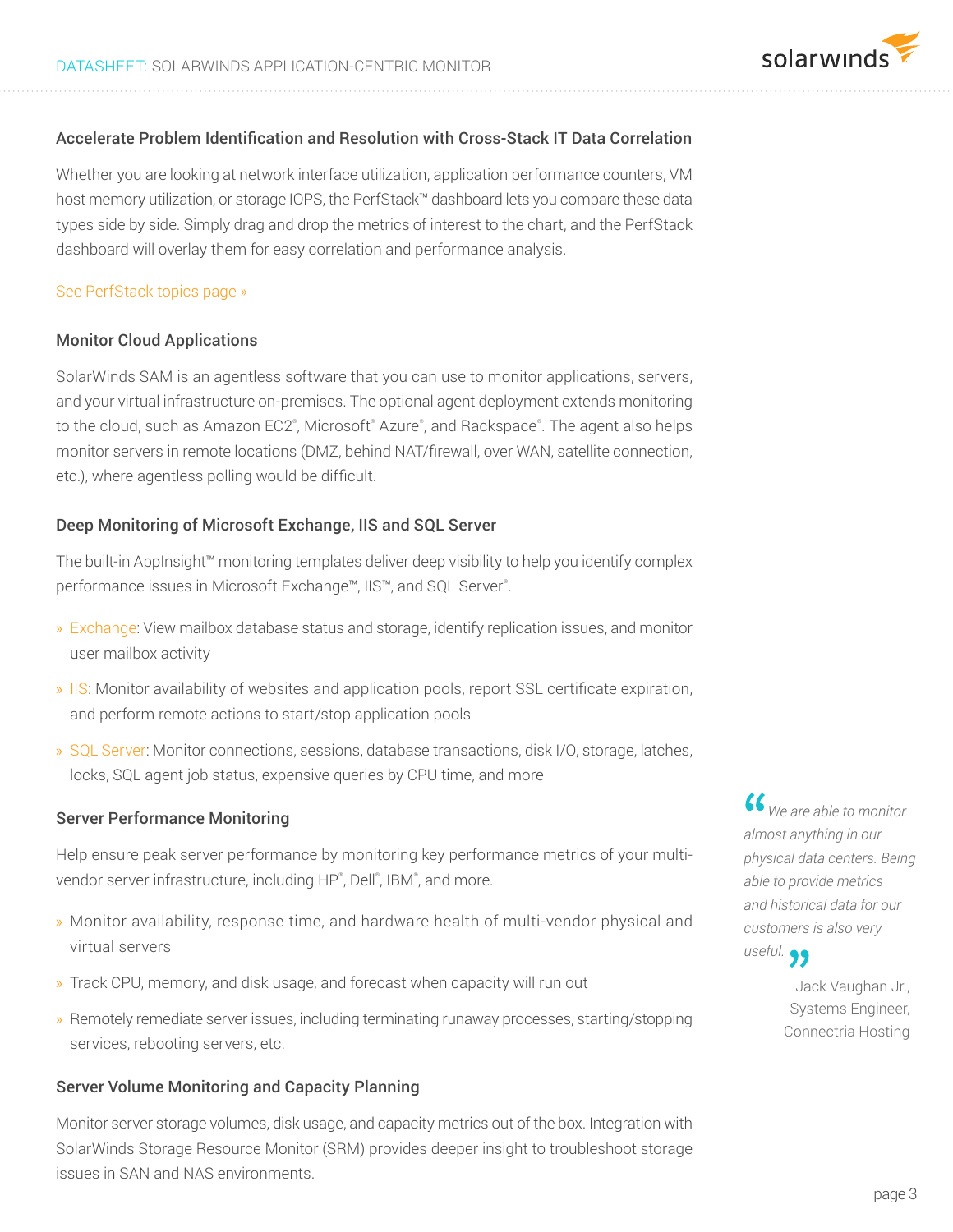## Built-in Virtualization Monitoring

Alongside physical servers, monitor health and availability of VMware® and Hyper-V® virtual hosts and guests. SolarWinds SAM helps you identify if an application issue is due to the virtual environment or another part of your environment. Integration with SolarWinds Virtualization Manager (VMAN) provides deeper insight to troubleshoot virtualization issues.

## IT Asset Inventory Management

Administrators can now maintain a centralized view of current hardware and software asset inventory to include server warranty status, driver software, hard drive inventory, and custom properties such as PO number and purchase price.

## Correlated Alerts and Performance Reporting

Get actionable information at the right time with advanced alerting, expert advice, and an easyto-use web interface. Focus your attention on real problems with intelligent alerts based on parent and child dependencies and baseline data. Quickly configure alerts for correlated events, sustained conditions, and complex combinations of device states. In addition, get access to over 100 web-based reports that are ready to use and easy to customize and share.

#### Monitor Internal, SaaS-Based and Customer-Facing Web Apps

Easily monitor web applications such as CRM, ERP, HR, supply chain, help desk, intranet, etc. Because Web Performance Monitor is installed within your firewall, monitoring an internal company website is secure, and no agents are required.

#### API/Web Service/SaaS Application Performance

Modern web applications connect to third-party applications for added functionality. With SolarWinds website-monitoring software, you can quickly recognize if web services are causing a slow user experience.

## Troubleshoot With Detailed Load Time Metrics

Use TCP waterfall charts to quickly identify what page elements are taking the most time to load. Monitor website elements such as HTML, CSS, JavaScript®, images, etc., as well as their overall performance and load metrics. Get notified if images are not matching and for incomplete or slow transactions that affect app performance.

#### Easy-to-Use Transaction Recorder

Quickly and easily record complex, multi-step transactions with no scripting involved. Web Performance Monitor is flexible and lets you monitor transactions from wherever you want, including locations within your firewall or from your Amazon EC2 instances.

 *I can see everything from one view. Earlier we needed to have two instances, two alerting, two everything. Now monitoring is much faster.*

solarwinds

## "

— IT/Systems Administrator, Global 500 Computer Software Company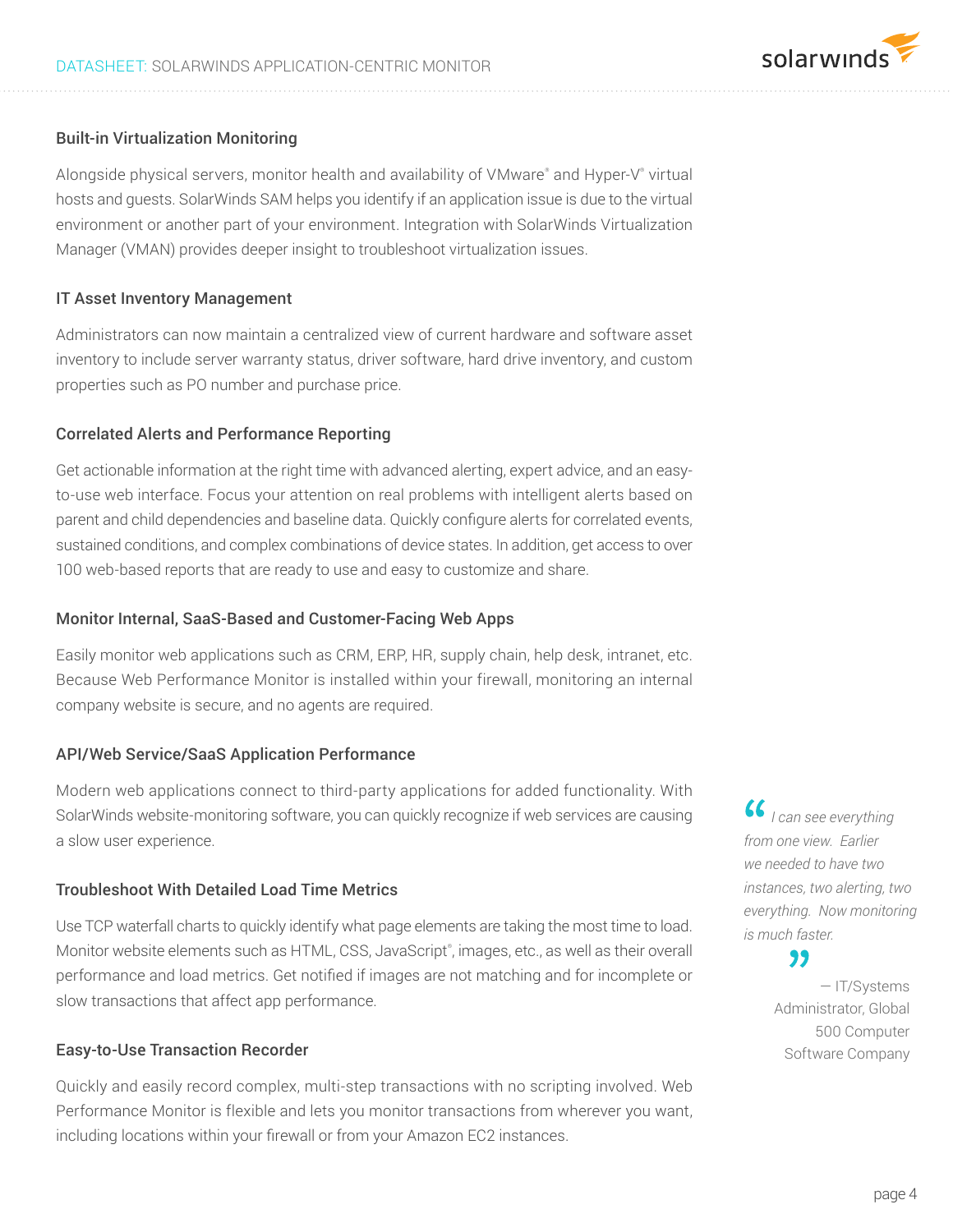## Enterprise Scalability

With ACM built on the Orion® Platform, you can easily scale to monitor hundreds of thousands of elements, and poll across multiple pollers and locations to improve performance. ACM already includes as many additional polling engines as you need to cover all elements in your systems environment.

# INTEGRATION WITH OTHER SOLARWINDS PRODUCTS

SolarWinds ACM is part of the SolarWinds Orion Platform line of IT management software. ACM seamlessly integrates with other Orion products, including [Network Automation Manager](http://www.solarwinds.com/network-automation-manager), [Network Operations Manager](http://www.solarwinds.com/network-operations-manager), [Network Performance Monitor](http://www.solarwinds.com/network-performance-monitor), [Virtualization Manager](http://www.solarwinds.com/virtualization-manager), and [Storage Resource Monitor](http://www.solarwinds.com/storage-resource-monitor) for unified IT monitoring.

## **LICENSING**

SolarWinds ACM is licensed by the number of nodes that will be monitored. A node is defined as a server, virtual machine, virtual host, or OS instance.

It does not matter how many applications or transactions run on the server, or how many metrics do you monitor on the server. It is simply one node.

| <b>HARDWARE</b>   | <b>MINIMUM REQUIREMENTS</b>                                                                  |
|-------------------|----------------------------------------------------------------------------------------------|
| <b>Hard Drive</b> | 30 GB                                                                                        |
| Memory            | 32 GB                                                                                        |
| <b>CPU</b>        | Quad core, 3.0 GHz or better                                                                 |
| <b>SOFTWARE</b>   | <b>MINIMUM REQUIREMENTS</b>                                                                  |
| 0S                | Windows Server® 2008 R2 SP1, 2012, 2012 R2, 2016                                             |
| .NET FRAMEWORK    | Version 4.5                                                                                  |
| Databases         | Supports Express, Standard, or Enterprise versions of SQL<br>Server 2008, 2012, 2014 or 2016 |

# SYSTEM REQUIREMENTS

# TRY BEFORE YOU BUY. DOWNLOAD A FREE TRIAL!

Don't just take our word for it. At SolarWinds, we believe you should try our software before you buy. That's why we offer free trials that deliver full product functionality. Simply download and install the software and take a break while SolarWinds Server & Application Monitor discovers your applications and servers. When you get back, your application and server monitoring environment will be waiting for you—complete with out-of-the-box dashboards, alerts, reports, and more. It's that simple!

 *We are able to react to and resolve "down" applications before the customer has time to call the services desk or open a trouble ticket.*

> — Don Ward, IT Manager, TopBuild Corp